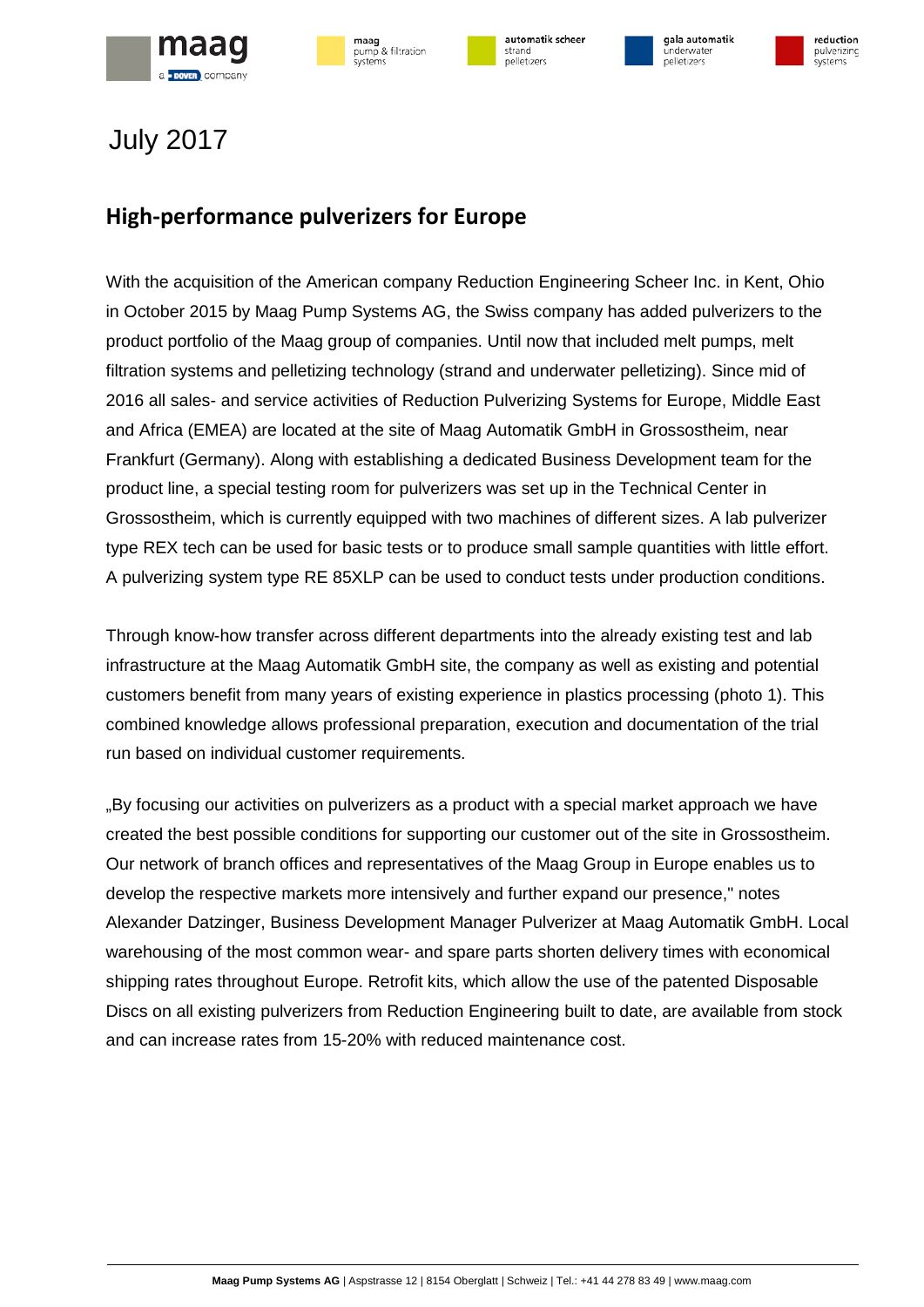







### **Particle size distribution is a key factor for efficient Rotational Molding**

The structure of the powder, in particular the individual particle size distribution for the respective application, remains one of the key factors in Rotational Molding - besides the Peak Internal Air Temperature (PIAT), the rotational speed as well as heating and cooling times of the mold(s). The target is a maximum particle size of either 500 or 600µ and a specific distribution within this range based on the application. The finer fraction of the powder melts first on the hot mold surface and forms of a compact and smooth outer layer, whereas the coarser portion of the powder builds the supporting structure and defines the wall thickness of the finished part. The ratio between fine and course particles can be adapted for the particular application by adjusting the process parameters accordingly. A systematic trial program and experience in process and application engineering lead to the proper specification of the required powder properties. Standardized testing and measurement methods, e.g. screen analysis, flow characteristics and bulk density are used to define the quality of the produced powders and will give a good understanding of the expected characteristics during the Rotational Molding process.

### **Long standing expertise in pulverizing technology**

Founded in 1992 Kent/Ohio based Reduction Engineering Inc. developed and manufactured its first pulverizers in close cooperation with local Rotational Molding companies with the aim of improving the available technology for pulverizing at that time. Constant development and improvements over time result in the current product portfolio with of four different types of pulverizers with different sizes. Up to now more than 800 Reduction Engineering pulverizers are in operation worldwide.

### **Lean Design for maximum efficiency**

As simple as the general principle of an attrition mill appears to be, the details of the design of certain technical components are crucial to the overall performance of the pulverizer itself.

The core component of the pulverizer is the mill chamber which is horizontally orientated in order to eliminate the influence of gravity on distribution of the pellets and powder inside the mill thus avoiding the uneven wear pattern over the pulverizer discs which can be consequences of a vertical arrangement. The mill chamber holds two milling discs – the upper, stationary, and the rotating lower disc which is attached to a balanced flywheel and shaft assembly connected to the main drive via pulleys and V-belts. The motor is mounted next to the mill chamber and easy to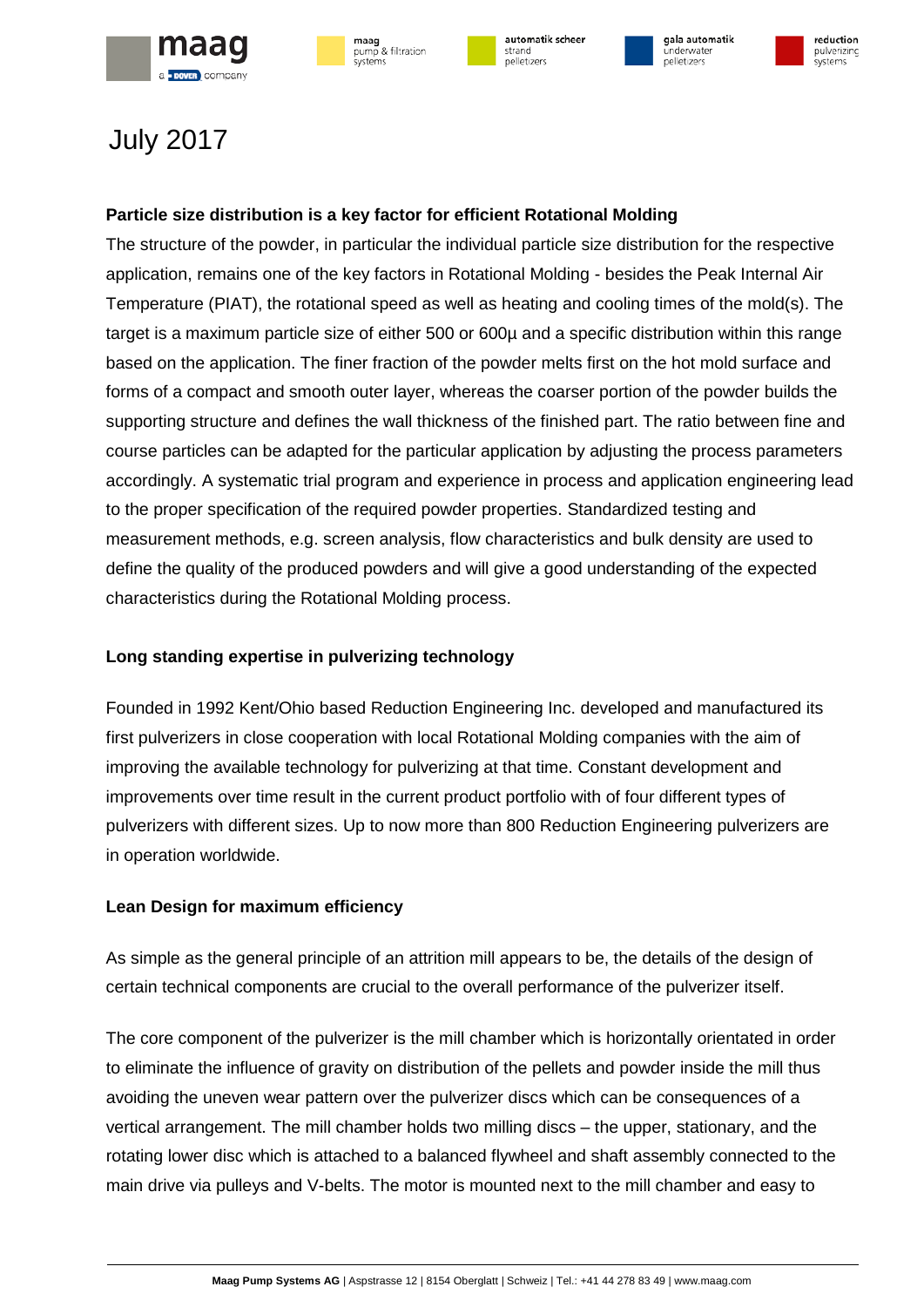

| maag             |
|------------------|
| pump & filtratio |
| systems          |





gala automatik .<br>Indenvate pelletizers



## July 2017

maintain and service. The upper, stationary, disc is connected to the hinged lid of the mill chamber and can be cooled with chilled water if necessary. The gap between the rotating and stationary disc can easily be adjusted without opening the mill housing using Push- and Pull rods and checked through inspection ports at the side-wall of the mill. The raw material, mainly granules or regrind chips, is conveyed into the feed-hopper by a hopper loader or feed screw. From there, the material is transferred into the center of mill chamber through the inlet opening and the stationary disc by a vibratory feed-tray. The feed-rate is controlled by the PLC of the pulverizer and automatically adjusted depending on the temperature conditions in the mill and the motor load of the mill drive. From there the material passes centrifugally and evenly through the conical reducing gap between the milling discs and is progressively reduced to the desired size. After passing the discs the powder is conveyed out of the mill housing to a cyclone mounted on top of the mezzanine. The air blower performing the conveying also cools the mill by drawing ambient air into the system through the mill feed inlet. The powder is separated from the air inside the cyclone and then passes through a rotary valve into the sifter unit which has several screening decks depending on the capacity of the mill. "Good" material, passing the screen, is discharged whereas oversized material larger than the mesh size of the screen inserts gets fed back into the mill for re-processing. The final product can be packed directly in Octabins or bags after it leaves the mill or conveyed to a bagging station or intermediate silo.

### **Universal, flexible and service-friendly**

Reduction pulverizers can be used for processing of almost all polymers including materials like rubber, materials which plasticize at low temperatures or are sensitive to shear. Besides using ambient air as the cooling media for the pulverizing process, liquid Nitrogen can be used to cool down the material in a separate unit prior to the pulverizer, as well as the machine itself during the pulverizing process.

In addition to the process of cooling the design of the milling discs plays an integral role to the performance of the pulverizer. The geometric layout and the arrangement of teeth on the disc are the main factor. They determine the size of particles and their distribution, the milling efficiency and the level of heat produced - which should be kept down to a minimum to allow higher throughput rates. To meet all those requirements Reduction Engineering has developed multiple disc designs for commodity polymers to very special applications. They also can be offered in different steel grades to accommodate, for example, abrasive wear due to the polymers themselves or their fillers.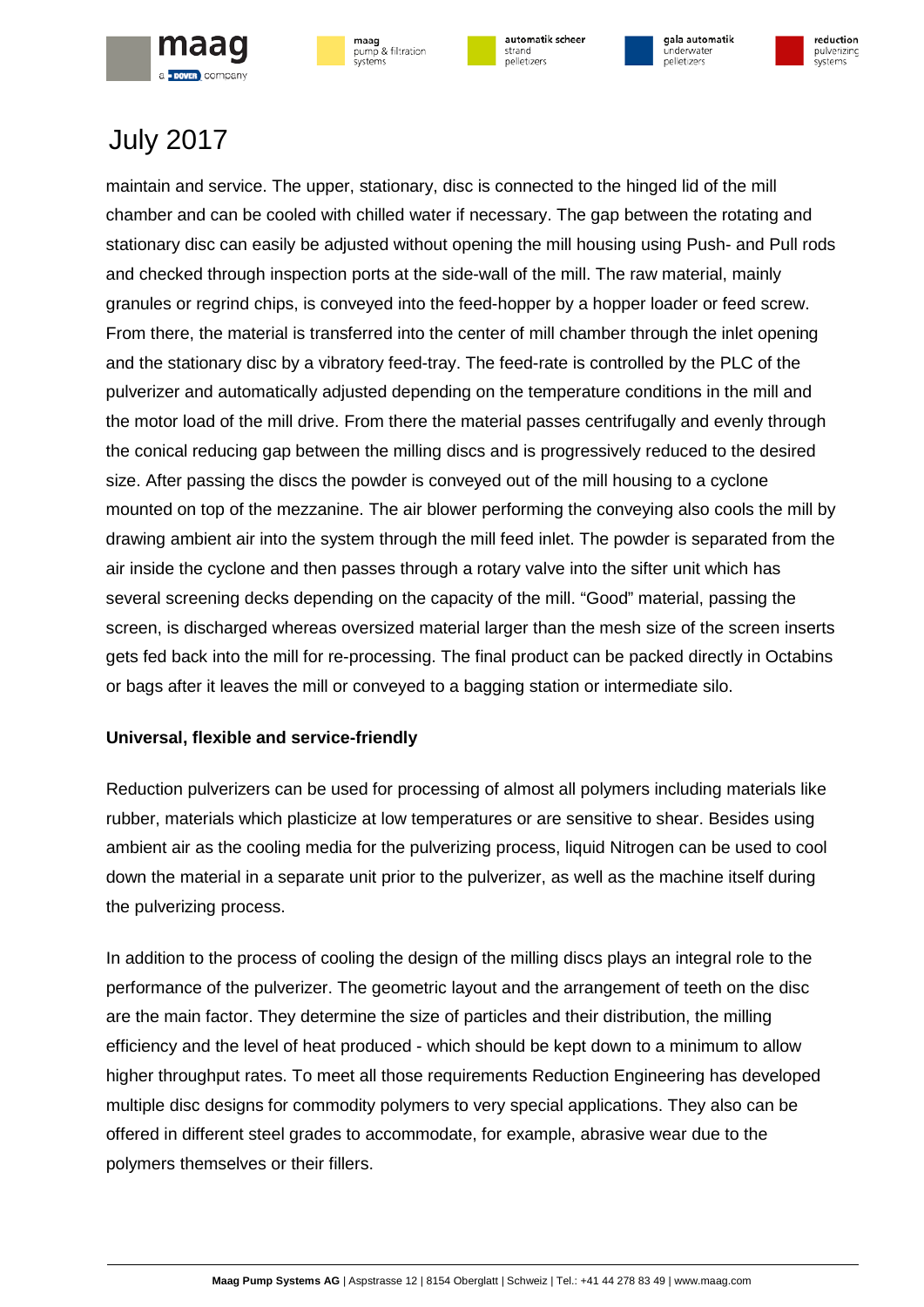

| maag             |  |
|------------------|--|
| pump & filtratio |  |
| systems          |  |









In order to eliminate the time- and cost consuming re-sharpening process for pulverizer discs, Reduction Engineering has introduced the patented Disposable Disc system at the beginning of 2011. Instead sending off the discs after removal to be reground as normally the case in the past, Disposable Discs simply get replaced by new ones, thus saving costs for transport and grinding service. The discs are only 8 mm thick and weigh 6 kg. Compared to the discs previously used, which can weigh 25 kg or more each, transport costs are significantly reduced. Thus a set of disposable discs can be send quickly and effectively by parcel service if necessary. The low weight also improves handling during installation and removal and reduces conversion time about a third. The opening that passes through the center of the disc is 40% larger in the Disposable Disc design which results in a significantly higher air flow, which improves cooling of the milling chamber and results in increased throughput rates compared to conventional disc design.

Special retrofit kits can be used to convert existing Reduction Engineering pulverizers to the Disposable Disc technology.

Other important process parameters besides the proper disc configuration are the gap size between the discs, feed-rate of the granules/chips, temperature inside the mill chamber, vacuum value in the material conveying pipes (monitored by the PLC) and last but not least the mesh size of the screens in the sifter unit.

### **Operator friendly control concept**

Flexibility and ease of operation were on the top of the agenda when developing the control concept. The PLC is equipped with a touch screen display which is more or less self-explaining and clearly shows all necessary parameters as well as visualization of the process on the main operator page. Critical process parameters as well as minimum and maximum values of the integrated safety system are password protected and can only be changed by authorized employees. Teleservice and troubleshooting from a remote location is possible via an integrated Ethernet connection.

| words: | characters (no/with spaces): | Reprint free of charge, copy requested |
|--------|------------------------------|----------------------------------------|
| 1547   | 8'269/9'808                  |                                        |